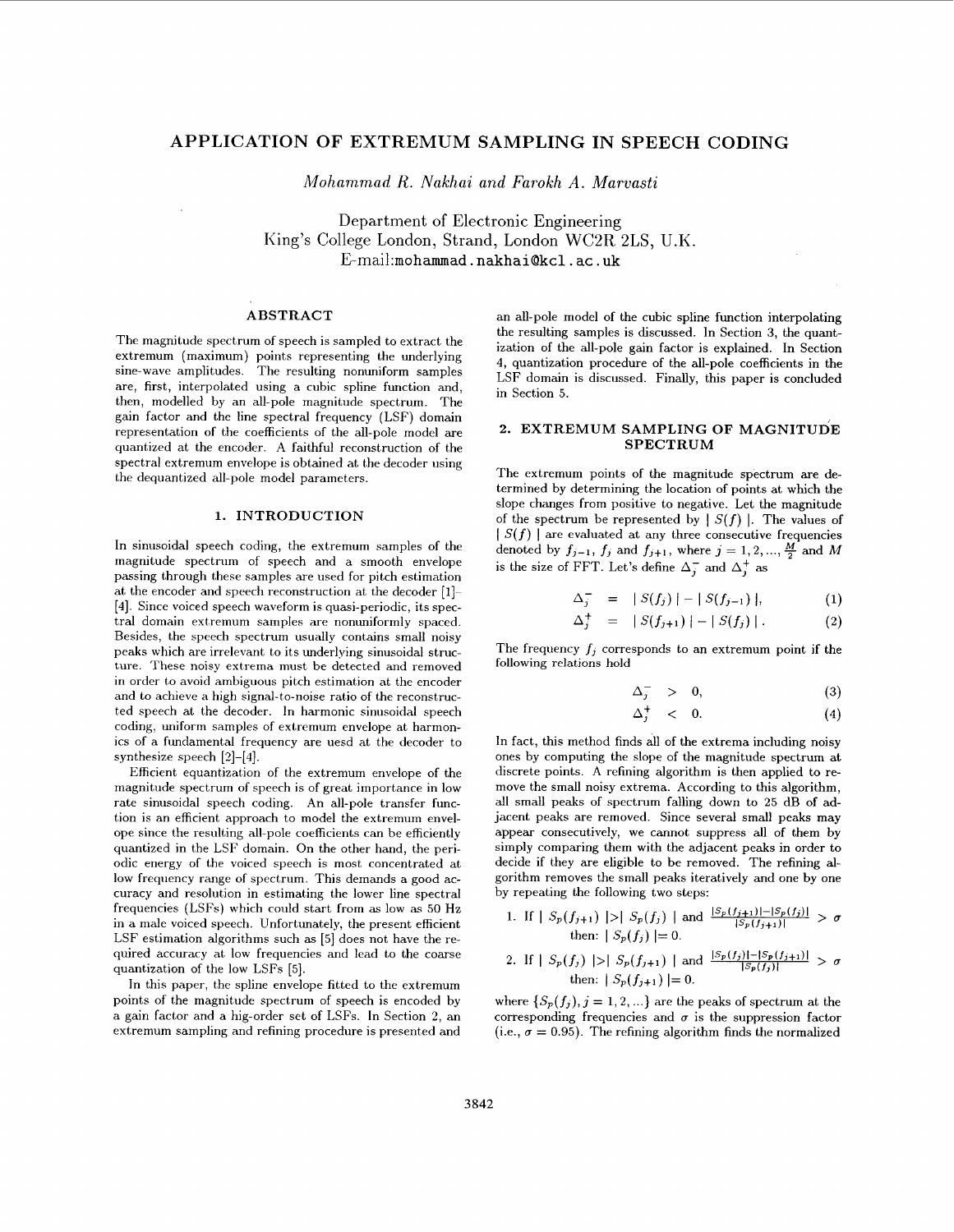

**3. QUANTIZATION OF GAIN FACTOR** of 1500 Hz of magnitude spectrum of speech before refining. The energy of underlying eigenvalued components of m



Figure **2:** Extrema and spline envelope in the baseband of 1500 Hz after refining.

distance between two adjacent extrema by dividing their difference to the magnitude of the larger one. If the normalized distance is bigger than the suppression factor, then the smaller extremum is removed. To remove all of small extrema, the refining steps are repeated until no change in the number **of** extrema is observed during the last two iterations. The measured extrema are interpolated using the cubic spline function [6] and an all-pole magnitude spectrum given by

$$
|H(e^{j\omega})| = |\frac{G}{1 + \sum_{k=1}^{p} a_k e^{-j\omega k}}|,
$$
 (5)

where G is the gain factor and  $\{a_k, k = 1, 2, ..., p\}$  are the linear predictive (LP) coefficients, is fitted to the resulting envelope. Spline interpolation is a valuable tool for representing empirical curves and it yields smooth interpolating curves without large oscillations. Figures 1 and **2** represent the speech magnitude spectrum and its spline envelope before and after applying the extremum refining recursion,



Figure 3: Distribution of  $ln(1+G^2)$ .

respectively. In the sequel, we describe quantization procedures of the all-pole model parameters.

The energy of underlying sinusoidal components of speech spectrum is directly proportional to  $G^2$ . Since the ear responds logarithmically to the sine-wave amplitudes, the logarithm of  $G^2$  is quantized. Distribution of  $ln(1 + G^2)$  is plotted for the frames of *3* minutes of speech in Fig. *3.* The high value of distribution at the origin corresponds to the silent frames. Ignoring this peak at the origin, we can assume that the resulting distribution is uniform. Hence, uniform quantization can be used to quantize the log-square of the gain factor (i.e.,  $\ln G^2$ ). A uniform quantization scheme using 6 bits with a step size of 0.1 (or 1 dB) according to

$$
q_g = \begin{cases} 0, & \text{for: } \ln G^2 < 1.2\\ \int_{63}^{1} \frac{\ln G^2 - 1.1}{0.1}, & \text{for: } 1.2 \le \ln G^2 < 7.4\\ 63, & \text{for: } \ln G^2 \ge 7.4, \end{cases}
$$

where  $q_g$  is the quantization index, works well. Note that the function  $int(x)$  in (6) returns the integer part of x.

# **4. QUANTIZATION OF LP COEFFICIENTS**

The LSF representation of the LP parameters proposed by Itakura **[7]** contains some useful properties such as wellbehaved dynamic range, localized spectral sensitivity and simple stability analysis of LP synthesis filter. These properties make the LSF domain suitable to be used for the quantization of the LP parameters. **A** computationally efficient method described in [5] is commonly used in speech coding to convert the low order (usually tenth order) LP coefficients to the corresponding LSFs. This method maps the upper semicircle in the z-plane to the real interval  $x \in [-1,+1]$  using

$$
x = \cos \omega, \tag{7}
$$

where  $0 < \omega < \pi$  determines the LSFs. The efficiency of the method proposed in [5] is conditioned on avoiding non-linear mapping from x-domain into the  $\omega$ -domain. Therefore, the resulting LSFs are quantized in the  $x$ -domain. But, highly resolved low LSFs in the  $\omega$ -domain map on very closely spaced points in the z-domain due to the highly nonlinear behaviour **of** (7) at low frequencies. This requires high resolution  $x$ -domain quantization especially when the population of low LSFs in a high-order LSF set is considerable.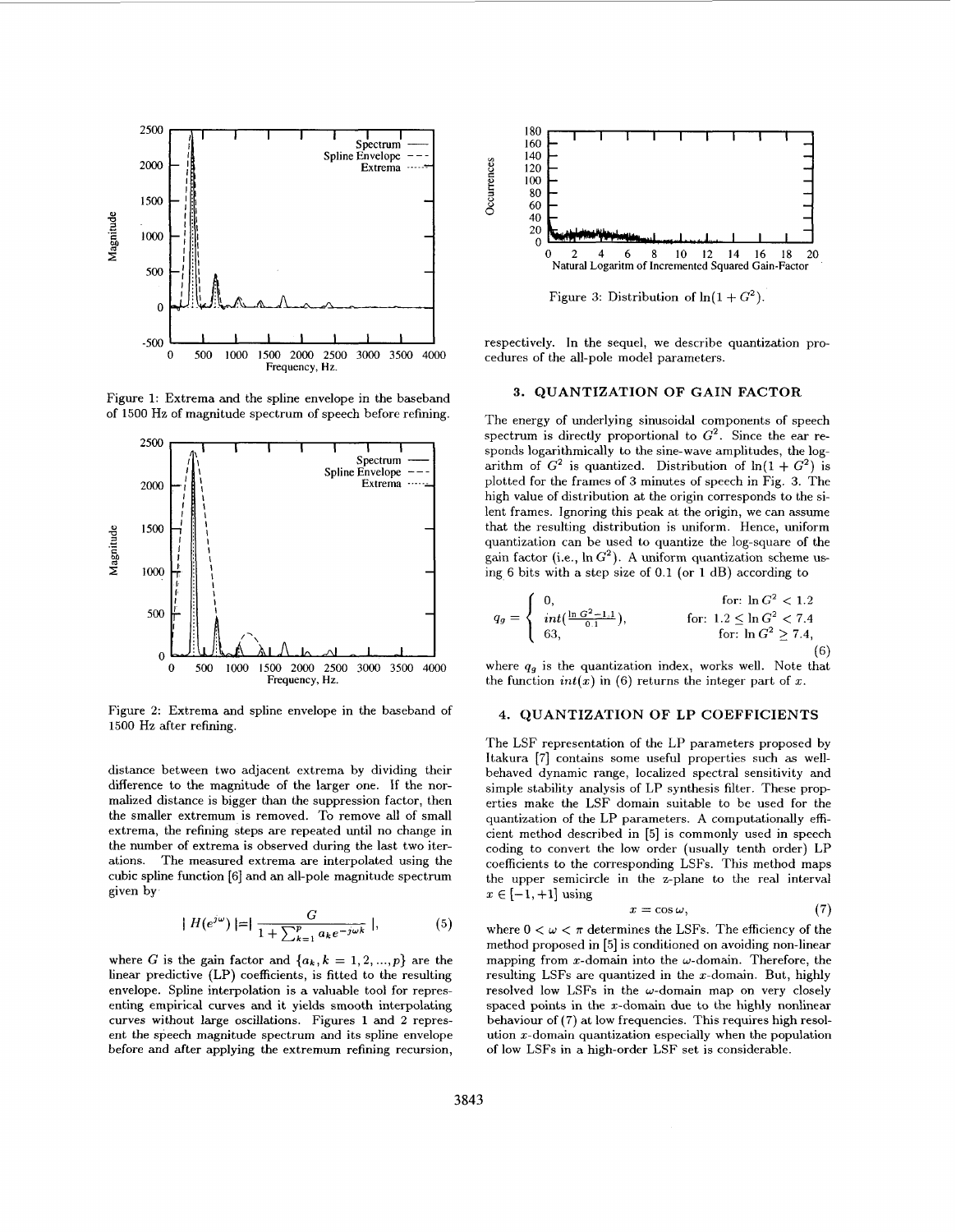

Figure 4: Relative frequency domain uncertainty variations over the low frequencies due to the cosine nonlinearaity.



Figure 5: Absolute frequency domain uncertainty variations versus  $x$ -domain uncertainties due to the cosine nonlinearity.

Let the relative frequency domain (i.e., f-domain) uncertainty be defined by

$$
\frac{\delta f}{f} = \frac{|\arccos(x) - \arccos(x - \delta x)|}{\arccos(x)},
$$
\n(8)

where  $\delta x$  and  $\delta f$  are the x-domain and the absolute  $f$ domain uncertainties. Fig. **3** represents the relative *f-*

domain uncertainty plotted versus frequency 
$$
f
$$
 given by  
\n
$$
f = \frac{f_s}{2\pi} \arccos(x),
$$
\n(9)

where  $f_s$  is the sampling frequency, for a range of the *x*domain uncertainties. As shown in this figure, the relative uncertainty increases steeply over the frequencies below **400**  Hz. The absolute  $f$ -domain uncertainty given by

$$
\delta f = \frac{f_s}{2\pi} [\text{arccos}(x) - \text{arccos}(x - \delta x) \text{ } ]], \quad (10)
$$

is also plotted in Fig. 5 versus x-domain uncertainties. **As**  a result of these demonstrations, it can be concluded that a uniform uncertainty in the  $x$ -domain leads to a highly non-uniform and frequency-dependent uncertainty in the  $f$ domain particularly at low frequencies. Hence, the method described in [5] leads to the coarse quantization of the low LSFs especially when a high order LSF set is to be quantized. Vocal tract envelope of speech spectrum is usually modelled by the transfer function of a tenth-order all-pole filter to reflect up to first 5 formants in the bandwidth of **4** KHz of speech spectrum. The lowest two LSFs fall in the vicinity of the first formant which varies in the range between 270 Hz and 730 Hz for vowels *[8].* Since this range is broad and, and furthermore, most of the first formants are greater than 400 Hz [SI, the coarse quantization of the low LSFs, due to the cosine nonlinearity, has been tolerable in the LPC based speech codecs.

On the other hand, since the human pitch period varies between 2.5 msec (or pitch frequency of 400 Hz) and **20**  msec (or pitch frequency of *50* Hz), the first peak location of a voiced spectrum can start from a frequency **as** low as *50* Hz. Therefore, the peak envelope could contain peaks at frequencies much lower than the average location of the first formant. This, in turn, moves the LSFs towards lower frequencies. Furthermore, encoding the low frequency spectral peaks in the sinusoidal analysis demands a good accuracy and resolution, as the periodic energy of the voiced speech is most concentrated at low frequency range of spectrum.

In an algorithm proposed in [9], the LSFs are estimated in the f-domain with any uniform accuracy over the whole range of speech bandwidth. In this algorithm, we exploit the following concept from complex analysis [lo].

The number of zeros of a function  $F(z) = 0$  enclosed *by a closed curve*  $\Delta$  *in the z-plane is equal to the num*ber of times (n) that  $F(\Delta)$ , *i.e.*, the curve obtained by evaluating the polynomial  $F(z)$  along the closed curve  $\Delta$ , rotates about the origin.

Since we are looking for the roots on the unit circle, the closed curve of interest is defined as a radial sector, consisting of two radial boundaries and a closing arc, such that it encloses the roots. The algorithm starts with an initial radial sector covering the whole interval of  $\theta = (0, \pi)$ . The initial sector is then bisected into two sectors and the number of roots of function  $F(z)$  fallen inside each sector is computed. The bisection procedure followed by computation of the number of enclosed roots is repeated until a single root is isolated within a sector with an angle not larger than the required accuracy [9]. The number of complex polynomial evaluations to estimate a single LSF using this algorithm is approximated by [ll]

$$
n_b = 12\log_2(\frac{f_s}{p\delta_f}),\tag{11}
$$

where  $\delta_f$  is the frequency domain resolution. Fig. 6 (top) shows the magnitude spectrum of a voiced speech frame with a fundamental frequency of 136.7 Hz and its spline envelope. The spline envelope is parameterized using 42-nd order linear predictive analysis. The resulting LP parameters are transferred to the LSF domain, using the algorithm proposed in [9], with a uniform accuracy of  $\delta_f = 0.5$  Hz.